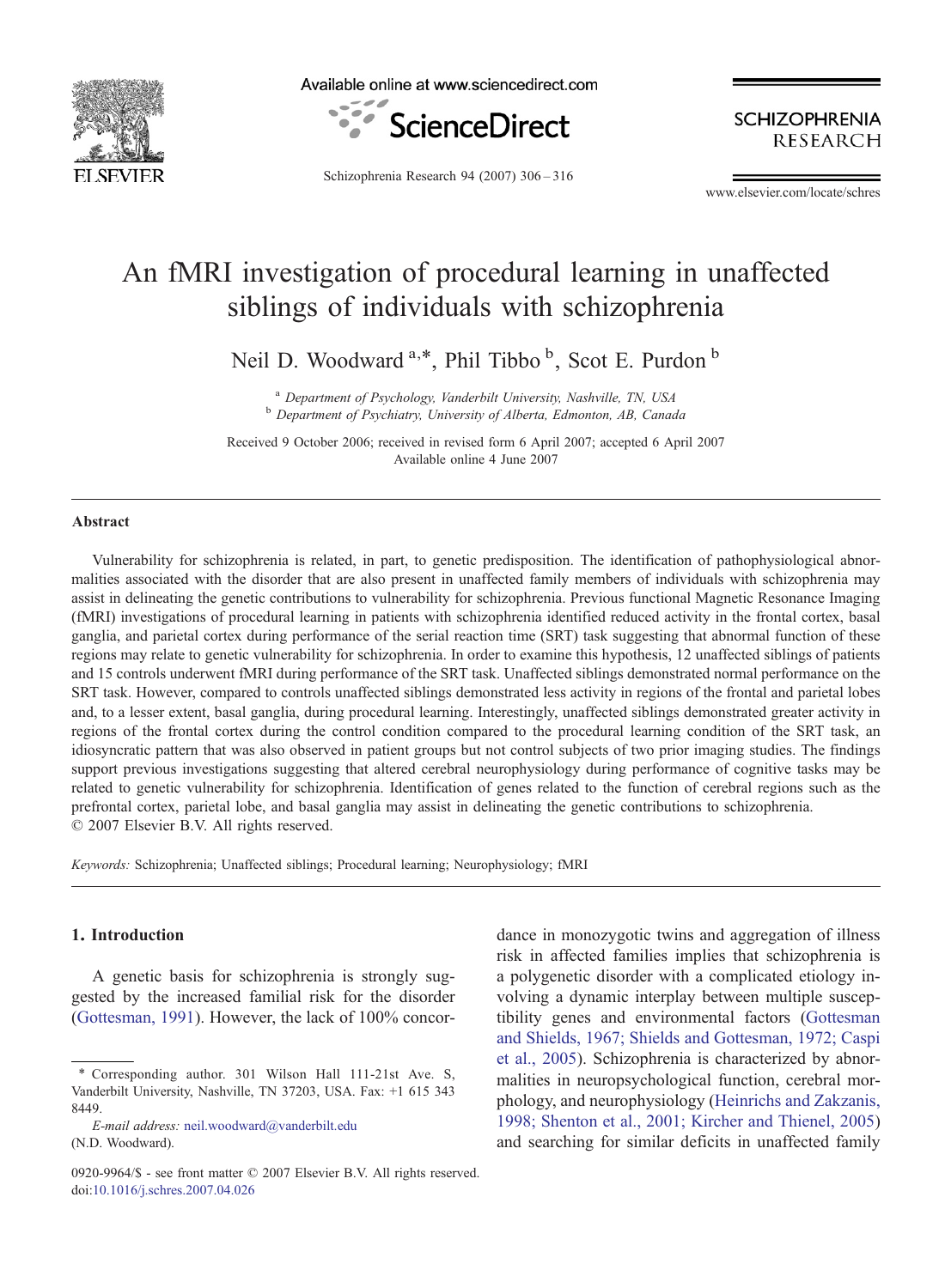members may provide insight into underlying pathological mechanisms that are related to genetic liability. This approach has identified abnormalities in neuropsychological function, cerebral morphology, and neurophysiology, in unaffected family members, including siblings of patients, that are similar to those observed in affected family members [\(Cornblatt and Keilp, 1994;](#page-9-0) [Myles-Worsley and Park, 2002; Sitskoorn et al., 2004;](#page-9-0) [Cannon et al., 2002; Narr et al., 2002; Steel et al., 2002](#page-9-0)).

Abnormalities in cerebral activity detected in patients during performance of a variety of cognitive tasks are also observed in their unaffected relatives; although only a handful of studies have been carried out. Callicott and colleagues identified abnormalities in cerebral activity related to a verbal working memory task in two independent groups of unaffected siblings that were remarkably similar to the alterations observed in patients [\(Callicott et al., 2003a, 2000, 2003b\)](#page-8-0). Consistent with their findings in patients using the same working memory paradigm, unaffected siblings evinced greater activity in the dorsolateral and inferior prefrontal cortex (PFC) and parietal lobe during performance of a verbal N-back task, despite performing relatively normal compared to controls. Alterations in working memory related cerebral activity in prefrontal cortex and parietal lobe has also been reported by others [\(Thermenos et al.,](#page-9-0) [2004; Brahmbhatt et al., 2006](#page-9-0)). Abnormal cerebral neurophysiology in unaffected first degree relatives of patients is not limited to working memory tasks. Abnormal activity in the frontal lobes and basal ganglia during performance of eye tracking and antisaccade tasks, respectively, has been documented [\(O'Driscoll et al.,](#page-9-0) [1999; Raemaekers et al., in press](#page-9-0)) as have differences in the neural timing of activations in the PFC during performance of a stimulus-response incompatibility task [\(MacDonald et al., 2006](#page-9-0)). Combined, these studies suggest that unaffected relatives demonstrate abnormal activation of cortical-sub-cortical circuits during performance of a variety of tasks and that, in some cases, the alteration in brain activity is not accompanied by impaired behavioral performance.

The goal of the current experiment was to identify the neural correlates of performance on the Serial Reaction Time (SRT) task ([Nissen and Bullemer, 1987\)](#page-9-0), a commonly used test of procedural learning, in a sample of unaffected siblings of patients with schizophrenia and an aged matched group of controls in order to determine if the functional alterations observed in patients in prior studies is related to genetic liability for schizophrenia. Procedural learning refers to the ability to acquire a motor skill or cognitive routine in the absence of declarative knowledge ([Cohen and Squire,](#page-9-0)

[1980\)](#page-9-0), and the SRT task is frequently used to examine procedural learning in healthy, psychiatric, and neurological populations. Three previous imaging studies of SRT performance in schizophrenia produced several important findings. The first study, by [Kumari et al.](#page-9-0) [\(2002\)](#page-9-0), revealed a performance deficit in patients that was accompanied by an absence of activity in the frontal cortex, striatum, thalamus, and cerebellum relative to an age-matched control sample. Unfortunately, the results of this study are difficult to interpret because patients were receiving typical antipsychotic drugs (APDs) at the time of scanning, drugs that interfere with procedural learning ([Purdon et al., 2003; Stevens et al., 2002;](#page-9-0) [Kumari et al., 1997\)](#page-9-0), and there were marked performance differences between patients and controls. Two subsequent studies by [Zedkova et al. \(2006\)](#page-10-0) and [Reiss et](#page-9-0) [al. \(2006\)](#page-9-0) avoided the treatment confound by scanning subjects being treated predominantly or exclusively with atypical APDs, drugs that have a more benign D2 binding profile [\(Kapur and Seeman, 2001; Seeman,](#page-9-0) [2002\)](#page-9-0) and do not impair procedural learning ([Purdon et](#page-9-0) [al., 2002, 2003; Stevens et al., 2002](#page-9-0)). Both studies confirmed that patients fail to activate the striatum, caudate in particular, during performance of the SRT. Additional abnormalities were identified in left premotor cortex in both studies and, in the case of one study, reduced activity in the left parietal cortex and increased activity in the anterior cingulate and temporal lobe, relative to controls, was also observed [\(Zedkova](#page-10-0) [et al., 2006\)](#page-10-0). Interestingly, reduced volume of the presupplementary area is inversely correlated with procedural learning on the SRT task in schizophrenia ([Exner](#page-9-0) [et al., 2006\)](#page-9-0). The abnormalities identified in the two subsequent studies could not be explained by differential performance between controls and patients as the patient groups in both studies demonstrated the same degree of procedural learning as controls. Interestingly, in both the [Zedkova et al. \(2006\)](#page-10-0) and [Reiss et](#page-9-0) [al. \(2006\)](#page-9-0) studies, patients demonstrated greater activation in the PFC during the control condition relative to the procedural learning condition, an idiosyncratic pattern that was not observed in the control groups of either study.

The initial findings reported by [Kumari et al. \(2002\)](#page-9-0) suggested that SRT performance deficits in schizophrenia result from a failure to activate structures central to PL circuitry and that this may reflect a core deficit in schizophrenia, but may also be a deleterious side effect of treatment with typical APDs. On the other hand, the findings reported by [Zedkova et al. \(2006\)](#page-10-0) and [Reiss et](#page-9-0) [al. \(2006\)](#page-9-0) suggest that patients do not demonstrate the same degree of activity in the prefrontal cortex,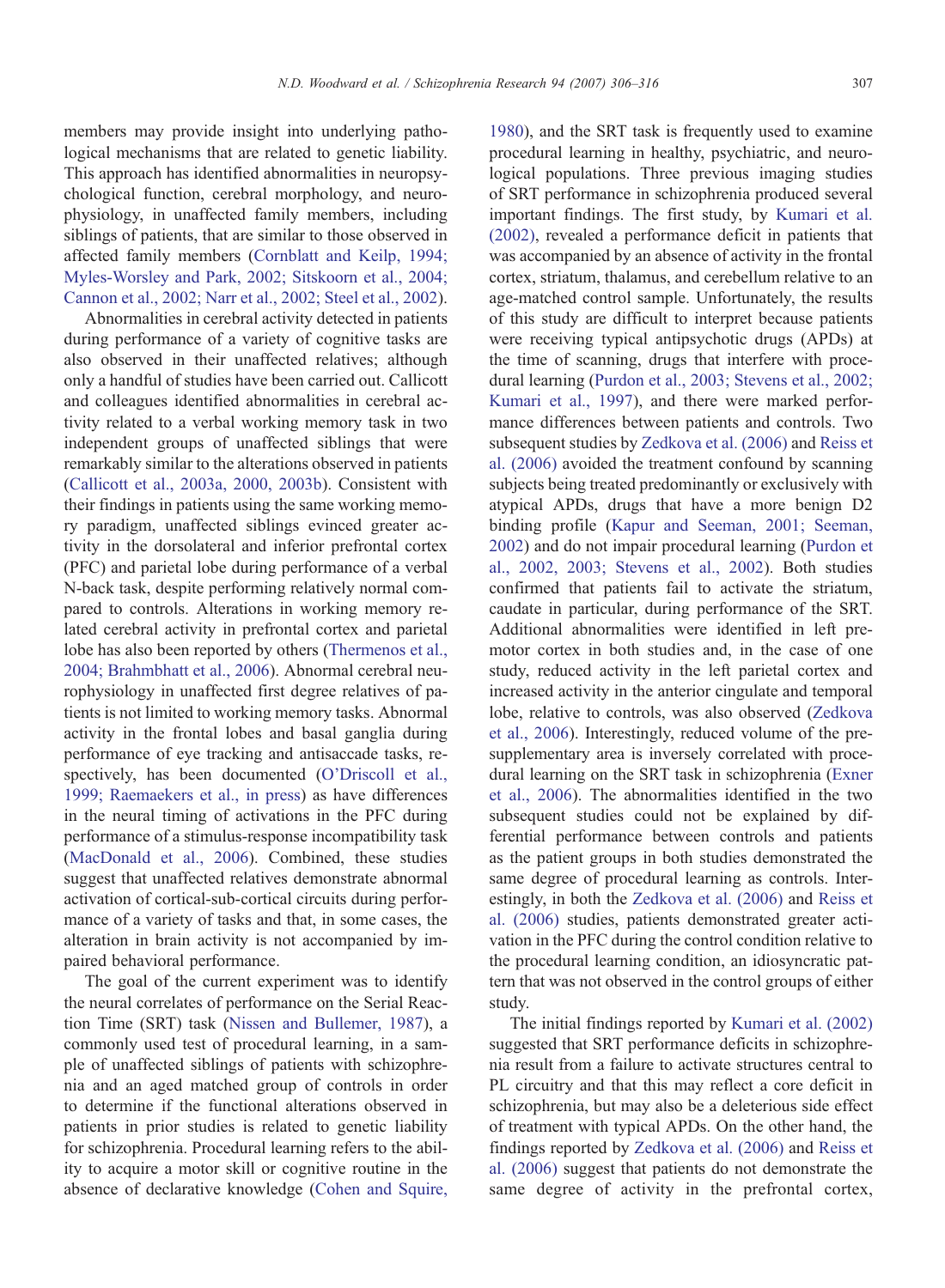striatum, and perhaps parietal cortex, despite performing the SRT task relatively normally, at least when receiving predominantly atypical APDs. Moreover, preliminary evidence suggests that patients may compensate for a failure to activate regions normally implicated in the SRT task by recruiting alternate regions. If siblings also fail to activate similar regions or recruit alternate ones compared to controls during performance of the SRT task then the alterations observed in patients may relate to genetic liability for schizophrenia. Conversely, if siblings demonstrate normal cerebral activity then the abnormalities observed in patients likely reflects disease specific alterations unrelated to genetic liability for schizophrenia or a medication induced alteration in neural activity.

# 2. Methods

## 2.1. Subjects

Twelve, right handed, unaffected siblings of individuals with schizophrenia and fifteen, right handed, agematched controls were recruited for this study. Controls were recruited largely from employees and students of the University of Alberta. Siblings were recruited from first episode and chronic patients with schizophrenia seen at the Edmonton Early Psychosis Intervention Clinic (EEPIC) or the Schizophrenia Clinic at the University of Alberta Hospital. All subjects were provided a verbal and written description of the study prior to solicitation of written informed consent to participate. Exclusion criteria included current or prior history of any DSM-IVAxis I psychopathology, as determined using the Structured Clinical Interview for DSM-IV Axis I disorders (SCID: [First et al., 1996](#page-9-0)), current use of any psychotropic medication, history of head injury or neurological disease, presence of systemic medical disease likely to affect central nervous system functions, current or previous alcohol/substance abuse or dependence, and the presence of ferromagnetic objects in the body. In addition, positive family history of schizophrenia was also an exclusion criterion for control subjects. Demographic data for the subjects is presented in Table 1.

# 2.2. Behavioral paradigm and statistical analysis of behavioral data

The paradigm and analysis of behavioral data were identical to those used in our previous report on procedural learning in patients with schizophrenia ([Zedkova](#page-10-0) [et al., 2006](#page-10-0)) and is described in more detail in the online Supplementary Material. Briefly, subjects were

| Table 1 |                                     |
|---------|-------------------------------------|
|         | Sample characteristics <sup>a</sup> |

| Variable                  | Controls   | <b>Siblings</b> | Test statistic        |
|---------------------------|------------|-----------------|-----------------------|
| $\boldsymbol{n}$          | 15         | 12              |                       |
| Age                       | 31.3(11.2) | 36.9(13.3)      | $t(25)=1.19, p<0.248$ |
| Education                 | 17.2(2.6)  | 15.0(2.3)       | $t(25)=2.37, p<.027$  |
| Parental SES <sup>b</sup> | 2.6(0.5)   | 3.2(0.8)        | $t(25)=2.18, p<.040$  |
| Sex (men/women)           | 10/5       | 5/7             | $x^2$ =1.68, p < .195 |
|                           |            |                 |                       |

<sup>a</sup> Mean and (SD).

<sup>b</sup> Parental Socioeconomic Status (SES). Note: Lower scores equal higher status.

instructed to identify the location of a target that could appear in one of four spatial locations on each trial as quickly and accurately as possible by pressing the response key that corresponded to the location of the target. Sixty trials comprised a block and the blocks were either sequenced (S) or random (R). Within S blocks the location of the target followed a 12-element sequence that repeated five times. During R blocks the location of the stimulus appeared randomly with the caveats that all 4 locations appeared with equal frequency within a block, and no location repeated consecutively. Subjects completed two scanning runs, each consisting of 3 S and 3 R blocks alternating in a blocked AB manner, with each block separated by an 18 second fixation point resting period. Subjects completed 5 consecutive blocks of 72 sequenced trials consisting of 6 repetitions of the SOC sequence immediately before entering the scanner.

# 2.3. fMRI data analysis

#### 2.3.1. Image acquisition

All structural and functional MRI images were acquired during a single session on a Siemens Sonata 1.5T scanner located at the University of Alberta In Vivo Imaging Center. 25 contiguous axial (approximate range  $Z= 70$  to  $Z=-30$ , 4 mm thick functional images acquired parallel to the AC-PC line using a single-shot, T2<sup>\*</sup> EPI sequence (matrix =  $128 \times 128$ ; voxel size  $1.72 \times$  $1.72 \times 4$ mm; TR = 3000 ms; TE = 50 ms) were collected. 159 volumes were acquired during each of the two runs but the first three volumes of each run were discarded. A high resolution, 144 slice,  $1 \times 1 \times 1$  mm voxel size 3D structural image was also acquired using an MPRAGE sequence.

# 2.3.2. Functional imaging statistical analysis

To reduce the number of voxels included in the statistical analysis and to examine activations in specific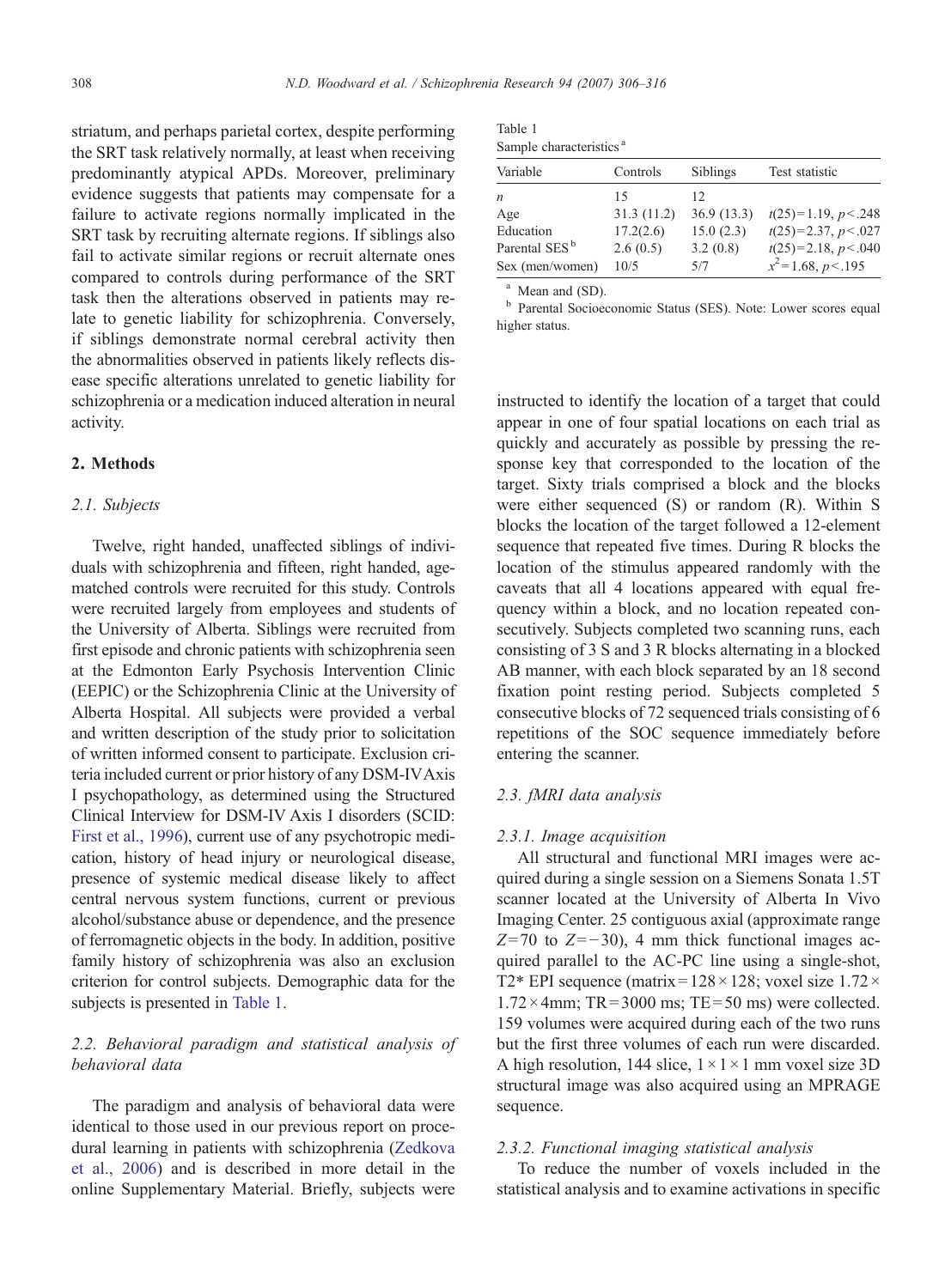a-priori defined regions of the brain, two anatomical masks were used ([Zedkova et al., 2006](#page-10-0)). The masks reduced the number of comparisons performed within the statistical parametric maps (SPMs) by limiting subsequent statistical analyses to only those voxels contained within the cortex and sub-cortical regions of interest (ROIs). The first mask, a cortex based mask, was created to examine areas of activation within the cortex (described in detail in [Goebel et al., 1998; Kriegeskorte](#page-9-0) [and Goebel, 2001; Zedkova et al., 2006](#page-9-0)). Evidence acquired from a broad array of sources including lesion, neurological, and functional imaging studies, implicates the caudate, putamen, thalamus, and globus pallidum in procedural learning. As such, an ROI approach was undertaken to better identify activity in these relevant subcortical structures. The second structural, sub-cortical mask restricted the statistical analyses to only those functional voxels included in the thalamus, caudate, putamen, and globus pallidum.

Statistical analyses proceeded by modeling the functional time course data at each voxel as a boxcar function, convolved with a gamma function to account for lag in the hemodynamic response, with S and R blocks entered as predictors in a fixed effects general linear model (GLM) analysis corrected for serial autocorrelations. SPMs comparing S to R blocks were created for each group in order to identify the pattern of activations unique to each sample. Since no cortical ROIs were specified a priori, the threshold for the cortex based statistical analysis was set to  $p<.005$  with a cluster threshold of 6 functional voxels ([Forman et al., 1995\)](#page-9-0). A statistical threshold of  $p<01$  with no minimum cluster size threshold specified a priori was used to identify significant voxels for the sub-cortical ROI analysis. In addition, an ANCOVA analysis with reaction time advantage during the scanning session (median reaction time for R blocks minus median reaction time for S blocks) entered as a covariate was performed in order to

identify regions where the BOLD signal change between conditions correlated with reaction advantage. Within group correlations are reported at the statistical thresholds described above for the cortical and subcortical ROI SPMs. Significant differences in activations between groups were examined by entering all subjects into a voxelwise random effects GLM analysis that was restricted to only the voxels that demonstrated a significant effect of condition  $(S > R \text{ or } R > S)$  in either the control group or sibling group. A  $p$ -value of .05, with a cluster size threshold of 6 functional voxels for the cortex based analysis, was applied to this analysis since the between groups contrast only included voxels that exceeded threshold in the within groups analyses.

## 3. Results

## 3.1. Behavioral data

Behavioral data from one control subject was lost due to experimenter error leaving complete behavioral data for 14 controls and 12 siblings. Mean median reaction times during the pre-scanning and scanning sessions are presented in Fig. 1. Analysis of the SRT RTs for the prescanning session revealed a main effect of block (F  $(4,21) = 4.83$ ,  $p < .007$ ), but no main effect of group (F)  $(1,24)$ =1.94, p<.177) or block by group interaction (F  $(4,21) = 0.25, p < 908$ . Subjects got progressively faster over blocks such that the mean of the median RTs for the final block was approximately 40 ms faster than it was for the first block of trials  $(F(1,24)=16.39, p<$ .001). The block 5 vs. block 1 time advantage did not differ between controls and siblings  $(t(24)=0.36, p<$ .973). Accuracy rates were high in both controls (96%) and siblings (95%) and did not differ between groups  $(t(24)=0.81, p<.430).$ 

A main effect of condition was observed during the scanning session  $(F(1,24)=29.78, p<0.01)$  due to the



Fig. 1. Median SRT reaction times for controls and siblings.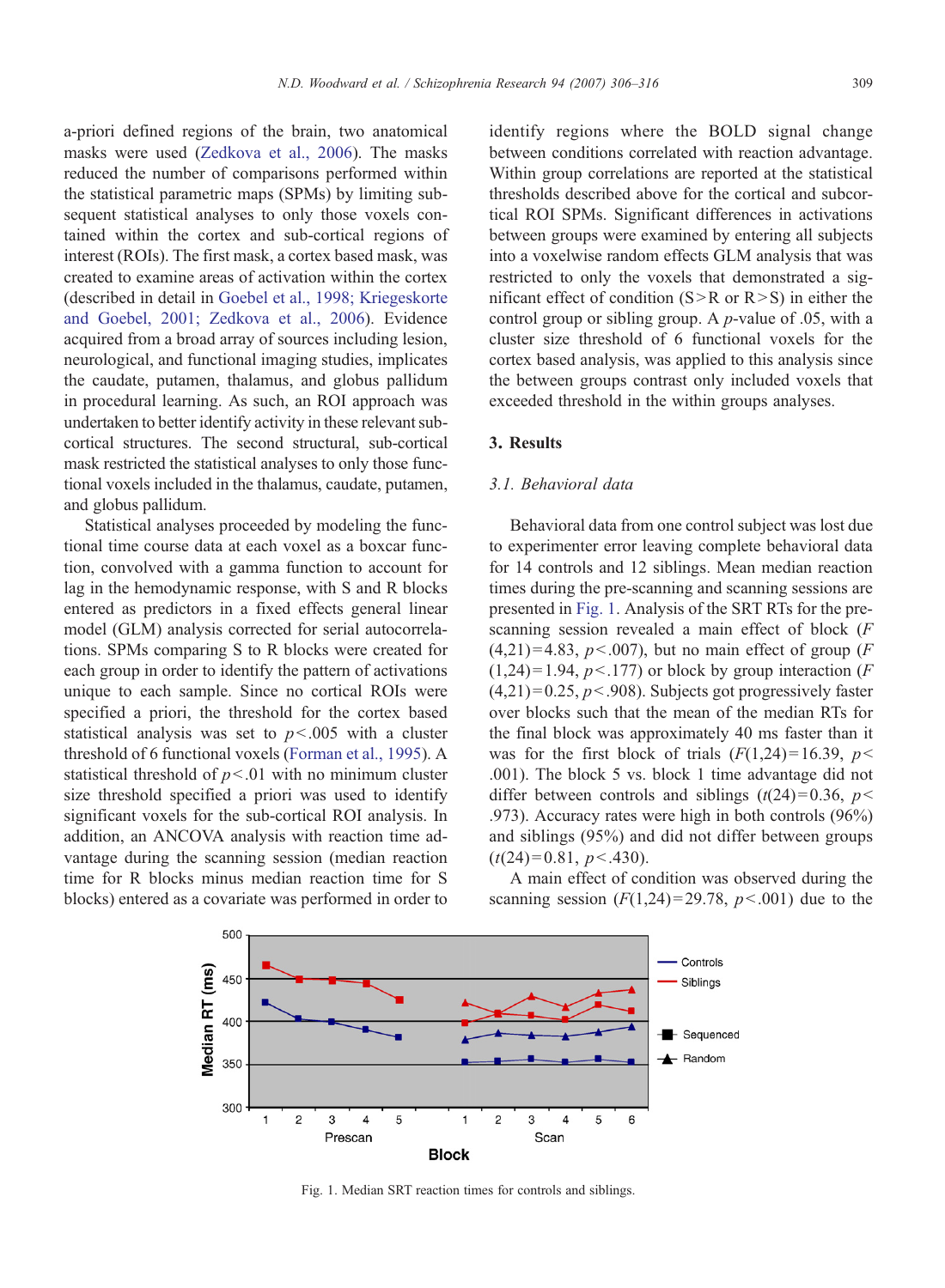Table 2 fMRI results in controls and unaffected siblings

Talairach

|          |                                                                            | татапасп    |            |          |              |                      |
|----------|----------------------------------------------------------------------------|-------------|------------|----------|--------------|----------------------|
|          | Group Brain region                                                         | X           | Y          | Ζ        | t<br>score   | Size<br>$\text{m}^3$ |
| Controls |                                                                            |             |            |          |              |                      |
|          | S>R Contrast: Cortex Based Analysis                                        |             |            |          |              |                      |
|          | L. Middle Frontal Gyrus<br>(BA 6)                                          | $-30$       | 6          | 52       | 4.22         | 459                  |
|          | L. Superior Frontal Gyrus<br>(BA 9)                                        | $-18$       | 40         | 34       | 3.12         | 216                  |
|          | L. Superior Frontal Gyrus<br>(BA 10)                                       | $-22$       | 58         | 12       | 3.22         | 351                  |
|          | R. Superior Frontal Gyrus<br>(BA 9)                                        | 14          | 52         | 19       | 3.99         | 378                  |
|          | L. Angular Gyrus (BA 39)                                                   | $-43$       | $-67$      | 32       | 3.77         | 1863                 |
|          | R./L. Anterior Cingulate<br>(BA 24/32)                                     | $-4$        | 33         | $-5$     | 3.87         | 1593                 |
|          | L. Inferior Frontal Gyrus<br>(BA 47)                                       | $-49$       | 28         | -8       | 3.66         | 351                  |
|          | L. Inferior Frontal Gyrus<br>(BA 10)                                       | $-48$       | 43         | $^{-1}$  | 3.61         | 513                  |
|          | L. Medial Frontal Gyrus<br>(BA 10)                                         | $-10$       | 53         | 7        | 3.46         | 513                  |
|          | R. Middle Temporal Gyrus<br>(BA 21)                                        | 60          | $^{-1}$    | -9       | 3.78         | 837                  |
|          |                                                                            | 45          | 7          | $-24$    | 3.49         | 324                  |
|          | L. Middle Temporal Gyrus<br>(BA 21)                                        | $-52$       | -9         | $-14$    | 3.94         | 756                  |
|          | Sub-Cortical ROI Analysis                                                  |             |            |          |              |                      |
|          | L. Caudate Body                                                            | $-12$       | 11         | 7        | 4.03         | 1944                 |
|          | L. Anterior Thalamic Nucleus                                               | $-3$        | $^{-2}$    | 7        | 2.94         | 135                  |
|          | R. Caudate Body                                                            | 15          | 17         | 4        | 2.72         | 27                   |
|          | R. Caudate Body                                                            | 11          | 2          | 4        | 2.83         | 54                   |
|          | R. Putamen                                                                 | 30          | $-22$      | 10       | 3.18         | 108                  |
|          | R>S Contrast: Cortex Based Analysis                                        |             |            |          |              |                      |
|          | R. Precuneus (BA 19)                                                       | 25          | -74        | 34       | 3.57         | 783                  |
|          | R. Middle Temporal Gyrus<br>(BA 37)                                        | 51          | -57        | 0        | 3.36         | 378                  |
|          | L. Fusiform Gyrus (BA 37) $-47$                                            |             | $-45$      | $-20$    | 3.56         | 270                  |
| Siblings |                                                                            |             |            |          |              |                      |
|          | S>R Contrast: Cortex Based Analysis<br>L. Superior Frontal Gyrus           | $-15$       | 14         | 49       | 3.97         | 918                  |
|          | (BA 6)                                                                     |             |            | 40       | 3.59         | 513                  |
|          | L. Middle Frontal Gyrus<br>(BA 8)                                          | $-29$       | 13         |          |              |                      |
|          | L/R Anterior Cingulate<br>(BA 24/32)                                       | 3           | 26         | 4        | 3.85         | 675                  |
|          | L. Middle Temporal Gyrus<br>(BA 21)                                        | $-52$       | $-19$      | $-17$    | 3.14         | 216                  |
|          | L. Inferior Frontal Gyrus<br>(BA 47)                                       | $-22$       | 17         | $-14$    | 5.00         | 675                  |
|          | L. Fusiform Gyrus (BA 37) $-41$<br>S>R Contrast: Sub-Cortical ROI Analysis |             | $-50$      | $-18$    | 3.59         | 189                  |
|          | L. Caudate                                                                 | $-18$       | 14         | 7        | 2.55         | 27                   |
|          | R. Caudate                                                                 | 18          | 14         | 6        | 2.82         | 54                   |
|          | R>S Contrast: Cortex Based Analysis                                        |             |            |          |              |                      |
|          | R. Precentral Gyrus (BA 6)<br>L. Middle Frontal Gyrus                      | 34<br>$-46$ | $-7$<br>23 | 58<br>28 | 3.80<br>4.13 | 270<br>297           |
|          | (BA 9)                                                                     |             |            |          |              |                      |

|  | Table 2 (continued) |
|--|---------------------|
|--|---------------------|

|                                                                        | Talairach        |                     |  | <b>Size</b><br>score $(mm3)$ |     |
|------------------------------------------------------------------------|------------------|---------------------|--|------------------------------|-----|
| Group Brain region                                                     | $\boldsymbol{X}$ | $Y \quad Z \quad t$ |  |                              |     |
| <b>Siblings</b>                                                        |                  |                     |  |                              |     |
| R>S Contrast: Cortex Based Analysis                                    |                  |                     |  |                              |     |
| R. Middle Frontal Gyrus 38 49 15 3.71<br>(BA 10)                       |                  |                     |  |                              | 783 |
| L. Parahippocampal Gyrus $-17 -8 -11$ 3.41                             |                  |                     |  |                              | 270 |
| R>S Contrast: Sub-Cortical ROI Analysis                                |                  |                     |  |                              |     |
| L. Lateral Globus Pallidus $-27$ $-16$ $-5$ 2.68<br>R. Globus Pallidus |                  |                     |  | $18 - 7 - 7$ $4.62$ 2079     | 27  |

Abbreviations: L: left; R: right; BA: Brodmann's Area; ROI: Region.

fact that subjects responded approximately 24 ms faster during S blocks compared to R blocks. The main effects of block  $(F(5,20) = 1.92, p<137)$  and group  $(F(1,24) =$ 2.10,  $p<161$ ) were not significant nor were any of the interaction terms (all *F*-statistics  $\leq$ 2.80, p $\leq$ .108). Repeated measures analysis of the accuracy rates indicated that subjects performed equally well during S (97.1%) and R (96.7%) blocks  $(F(1,24)=1.60, p<0.219)$ ; however there was trend for controls to be slightly more accurate overall than siblings  $(98.0\% \text{ vs. } 95.8\%; F)$  $(1,24)=3.90$ ,  $p<.061$ ). There was no interaction between condition and group  $(F(1,24)=0.46, p<.504)$ with respect to accuracy rates.

Correlations between the RT advantage observed during scanning and demographic variables age, gender, education, and SES were performed to ensure that demographic differences between the two groups did not account for the behavioral results. None of the demographic variables was correlated with procedural learning in the combined total sample, control group, or sibling group.

## 3.2. Imaging results

The imaging results were based on the complete sample of 15 controls and 12 siblings. The pattern of activations observed in controls and siblings is presented in Table 2 and [Fig. 2](#page-5-0). In controls, significant activations during S, relative to R blocks, were observed in several cortical areas, primarily in the left hemisphere, including the rostral ventral anterior cingulate corresponding to Brodmann's Area (BA) 24/32, regions of the superior, middle, and inferior frontal gyri, and inferior parietal lobe, particularly regions typically involved in motor function (BA 6), spatial attention (BA 39), and subregions of the PFC (BA 9 and 10). In addition, greater activity was also observed bilaterally in the middle temporal gyrus. Sub-cortical activations were observed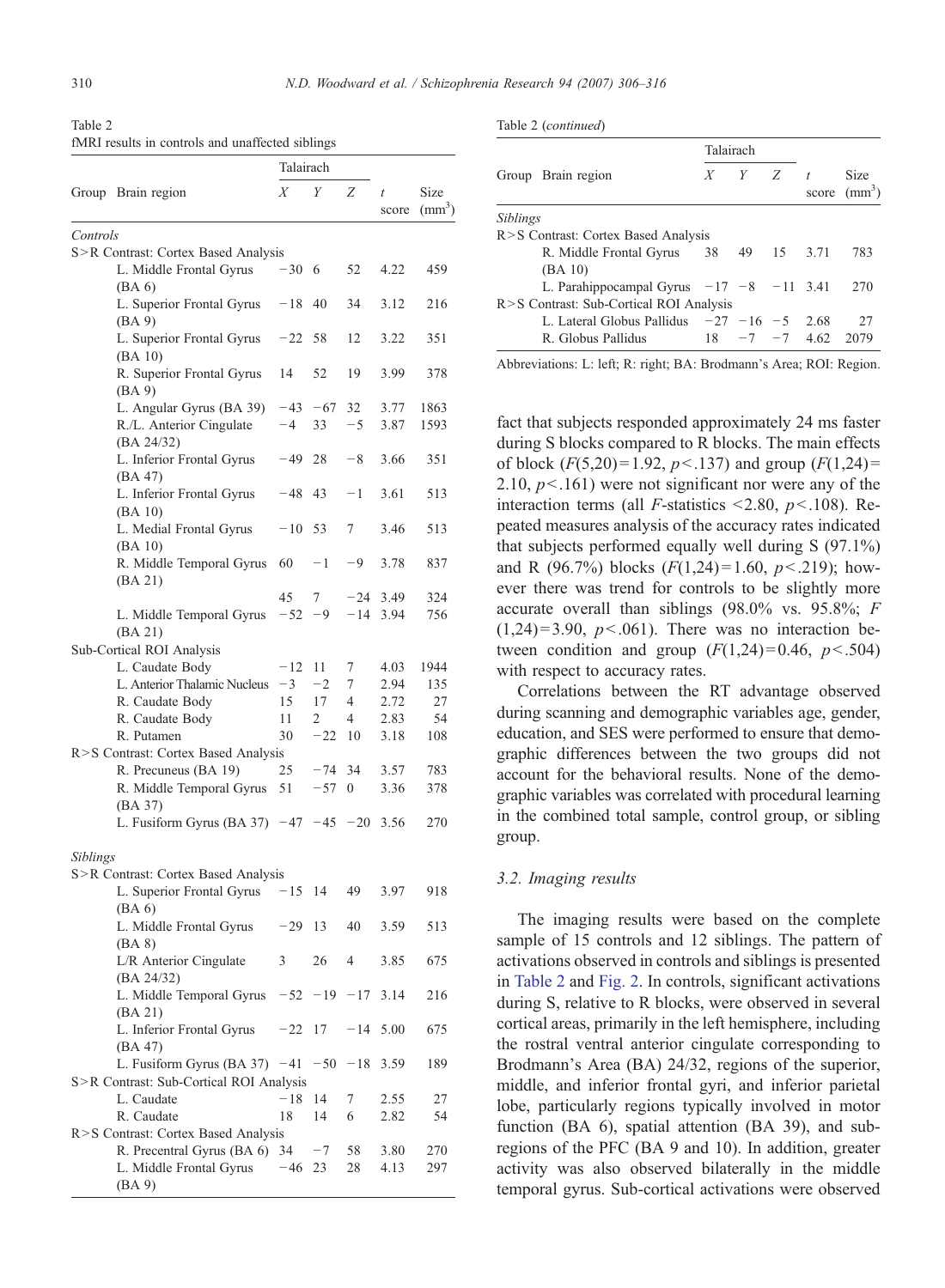<span id="page-5-0"></span>

Fig. 2. Regions active during procedural learning in controls (panel A) and unaffected siblings (panel B). Region more active in controls when S blocks were contrasted with R blocks (warm colors) included left superior and middle frontal gyri corresponding to Brodmann's Areas (BA) 6, 9, and 10, left angular gyrus (BA 39), and bilateral middle temporal gyrus (BA 21). Regions more active during S blocks in siblings included left premotor cortex (BA 6) and left inferior gyrus (BA 47). Siblings also demonstrated greater activity during R blocks (cool colors) in the right precentral gyrus (BA 6) and right middle frontal gyrus (BA 10). Note, left/right orientation reversed on axial slices.

primarily in the left caudate and anterior thalamic nucleus, and, to a lesser extent, right caudate and putamen. The reverse contrast  $(R>S)$  revealed only three regions in the control group; right precuneus, right middle temporal gyrus, and left fusiform gyrus, that were more active during R blocks compared to S blocks.

Siblings also demonstrated greater activity when S blocks were contrasted with R blocks in several cortical regions including the rostral ventral anterior cingulate (BA 24/32), multiple regions of the PFC including premotor cortex (BA 6), middle frontal gyrus, and inferior frontal gyrus. The sibling group also demonstrated activity in the left middle temporal gyrus corresponding to BA 21 and fusiform gyrus corresponding to BA 21 and 37, respectively. Consistent with controls, the cortical activations were almost exclusively in the left hemisphere. With respect to the sub-cortical ROI analysis, the sibling group demonstrated greater activity bilaterally in the caudate. Several cortical and sub-cortical regions demonstrated greater activity during R blocks, relative to S blocks, in the siblings. These included several foci bilaterally within the PFC, right caudate, left parahippocampal gyrus, and left globus pallidus.

Direct comparison between groups revealed several cortical and sub-cortical regions that were more active in the controls than siblings when S blocks were contrasted with R blocks. Specifically, controls activated regions of the superior and middle frontal gyri corresponding to BA 9 and 10 bilaterally, left angular gyrus (BA 39), and left parahippocampal gyrus to a greater extent than siblings. Greater activity in controls in bilateral middle frontal gyrus corresponding to BA 9/10 and left parahippocampal gyrus was due to the fact that siblings demonstrated less activity in these regions during S blocks compared to R blocks. With respect to subcortical regions, controls activated the left caudate, and right anterior thalamic nucleus, putamen, and medial globus pallidus to a greater extent than siblings. The greater activity observed in controls in the right globus pallidus reflected the fact that siblings demonstrated greater activity in this region during R blocks compared to S blocks. In contrast, siblings activated the left fusiform gyrus corresponding to BA 37 more than controls. Percent signal change was extracted from each cluster identified in the between groups comparison was subjected to an ANCOVA with each subjects procedural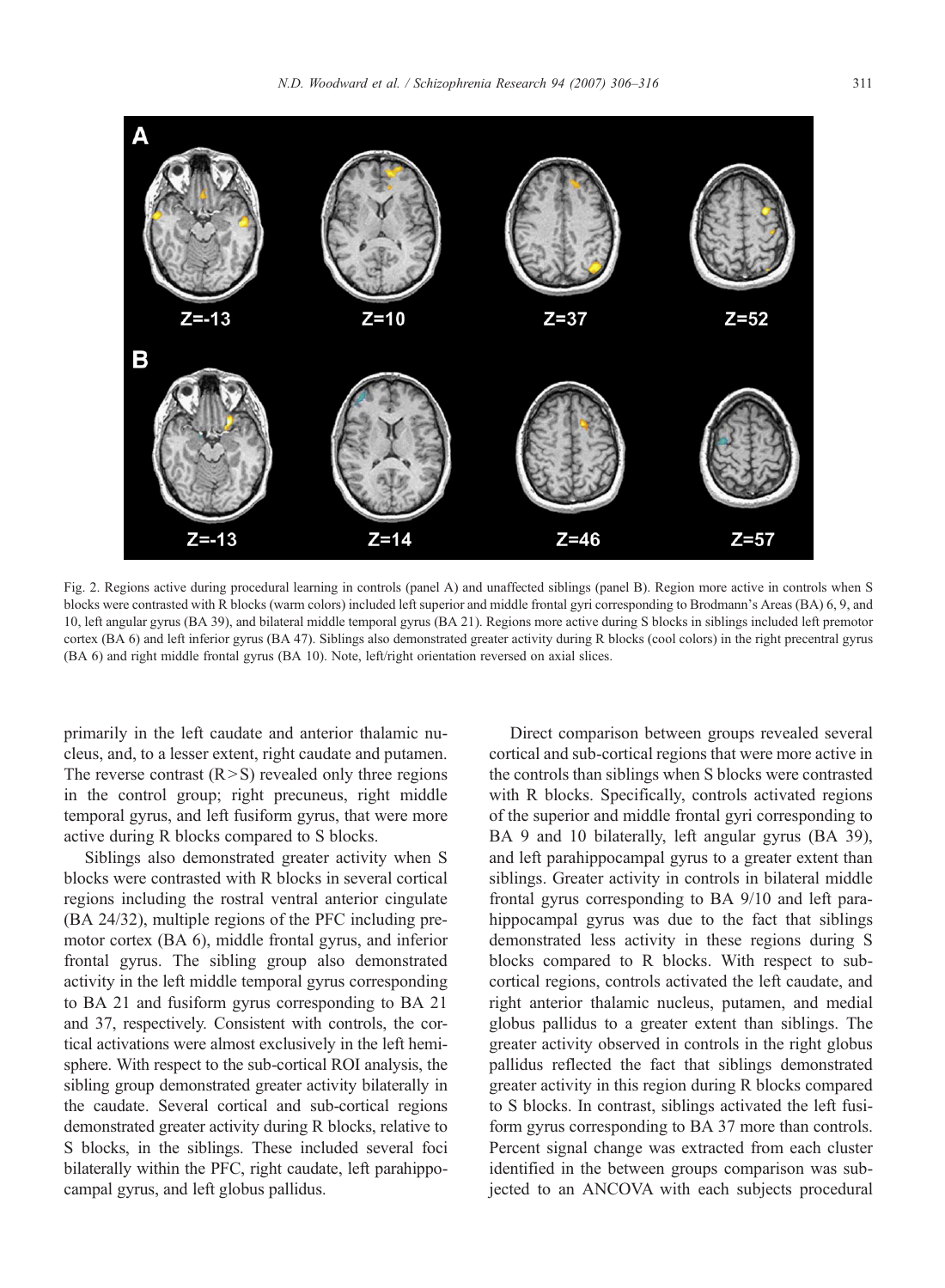learning score (i.e. RT advantage) during the scanning session entered as a covariate to verify that the between groups differences identified in the above regions were not due to any potential differences in SRT performance. One control subject was excluded from this analysis due to loss of behavioral data. All clusters identified in the between groups analysis remained significant after covarying for SRT performance with the exception of the left parahippocampal cluster, which was significant at the trend level ( $p<0.075$ ). Group differences in procedural learning related activity are presented in Table 3 and Fig. 3.

Within the control group, no regions in either the cortex based analysis or sub-cortical ROI were correlated with reaction time advantage at corrected statistical thresholds. Within the sibling group, BOLD signal change in a cluster located in left middle temporal gyrus corresponding to BA 19 was inversely correlated with reaction time advantage  $(r=-85)$ . This correlation was significantly different than the correlation observed in the same region within the control group (control group  $r=.07; Z=2.87, p<.005$ . No regions in the sub-cortical ROI were correlated with reaction time advantage at corrected statistical thresholds. Additional correlations between BOLD signal change and reaction time ad-

| ٧<br>۰,<br>v. |  |
|---------------|--|
|---------------|--|

|         |  | Group differences in activations during procedural learning (S vs. R |  |  |  |
|---------|--|----------------------------------------------------------------------|--|--|--|
| blocks) |  |                                                                      |  |  |  |

| Contrast                 | Brain region                                  | Talairach |                   |      | $\boldsymbol{t}$ | Size            |  |
|--------------------------|-----------------------------------------------|-----------|-------------------|------|------------------|-----------------|--|
|                          |                                               | X         | Y                 | Z    | score            | $\text{(mm}^3)$ |  |
| Controls>Siblings        |                                               |           |                   |      |                  |                 |  |
| Cortex based<br>Analysis | L. Middle Frontal<br>Gyrus $(BA 9)$           | $-46$ 24  |                   | 29   | 3.22             | 162             |  |
|                          | R. Middle Frontal<br>Gyrus $(BA 10)$          | 35        | 51                | 15   | 2.36             | 270             |  |
|                          | R. Superior Frontal<br>Gyrus $(BA 9)$         | 14        | 53                | 20   | 2.71             | 243             |  |
|                          | L. Angular Gyrus<br>(BA 39)                   |           | $-45 -66$ 32      |      | 2.79             | 999             |  |
|                          | L. Parahippocampal $-16 -8 -12$ 2.53<br>Gyrus |           |                   |      |                  | 189             |  |
| Sub-Cortical             | R. Anterior<br>Thalamic Nucleus               | 18        | $-7$              | 15   | 3.29             | 54              |  |
| ROI Analysis             | L. Caudate Head                               |           | $-15$ 23          | 6    | 2.25             | 54              |  |
|                          | R. Putamen                                    | 27        | $-22$             | 10   | 2.07             | 27              |  |
|                          | R. Medial<br>Globus Pallidus                  | 18        | $-6$              | $-7$ | 4.03             | 1593            |  |
| Siblings>Controls        |                                               |           |                   |      |                  |                 |  |
| Cortex Based L. Fusiform | Analysis Gyrus (BA 37)                        |           | $-44$ $-48$ $-19$ |      | 3.05             | 243             |  |

Abbreviations: L: left; R: right; BA: Brodmann's Area; ROI: Region of Interest.



Fig. 3. Differences between controls and unaffected siblings in procedural learning related activity on the SRT task. Controls demonstrated greater activity during procedural learning in (A) prefrontal regions corresponding to right superior and middle frontal gyri (BA 9 and 10), left middle frontal gyrus (BA 9), left angular gyrus (BA 39), and (B) right medial globus pallidus. Note, left/right orientation reversed on axial slice.

vantage at the uncorrected statistical threshold ( $p<.05$ ) are presented in Table 4 of the online Supplemental Material.

## 4. Discussion

The present study examined behavioral performance and cerebral activity related to procedural learning, as quantified using the SRT task, in a sample of unaffected siblings of individuals with schizophrenia and an aged matched control sample with no family history of schizophrenia. Both siblings and controls demonstrated a significant reaction time advantage to blocks where the location of the target followed a repeating pattern relative to blocks in which the location of the target appeared pseudorandomly. Moreover, there was no difference between siblings and controls with respect to the magnitude of this advantage. However, given that controls demonstrated a slightly greater reaction time advantage during scanning it remains possible that a behavioral difference might have been detected had a larger sample of unaffected siblings been recruited. With respect to the functional imaging results, unaffected siblings demonstrated less activity during procedural learning in several regions of the PFC, left angular gyrus, and basal ganglia. The fact that asymptomatic siblings demonstrated abnormalities in cerebral function that are similar in several respects to the abnormalities observed in patients supports the contention that cognitive impairment/deficits in cerebral activity during performance of cognitive tasks and symptoms of schizophrenia are unrelated. It also provides further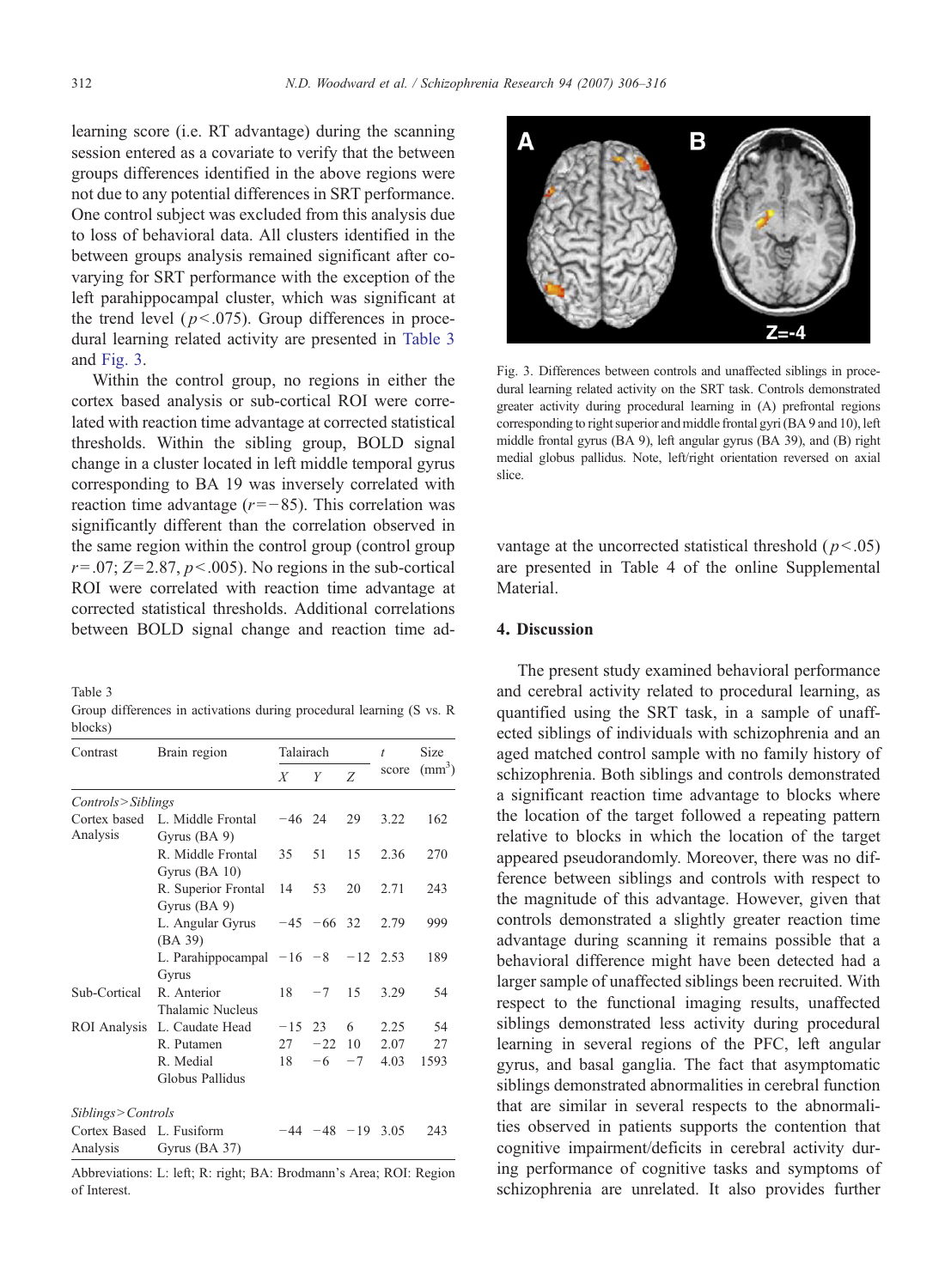evidence that abnormalities in cerebral function during performance of cognitive tasks is related, at least in part, to genetic susceptibility for schizophrenia.

The current results are similar in some respects to the results from our previous application of the same methods to a sample of patients with chronic schizophrenia [\(Zedkova et al., 2006](#page-10-0)). Patients also demonstrated intact procedural learning on the SRT task, and evinced less activity than controls in multiple regions of the PFC, left angular gyrus, and bilateral caudate. In the current study, siblings demonstrated considerably less activity in many of the same regions including multiple areas of the PFC, and left angular gyrus. However, in contrast to patients, the difference between siblings and controls in the degree of activity in the caudate was spatially circumscribed; limited to a very small region of the left caudate. This observation suggests that the abnormal cortical responses detected in both patients and siblings may relate to genetic vulnerability for schizophrenia, but that the abnormal striatal response observed primarily in patients may relate to disease specific components of the illness or the effects of treatment with APDs. Future research examining correlations between regional cortical volumes and procedural learning in unaffected relatives of patients may be informative given that studies in patients have identified correlations between procedural learning and volume of the presupplementary motor area [\(Exner et al., 2006](#page-9-0)).

However, siblings did demonstrate some abnormalities in basal ganglia function. Specifically, siblings demonstrated an idiosyncratic pattern of greater activity in the globus pallidus during R blocks, relative to S blocks, and relatively less activity than controls in this region. Moreover, BOLD signal change in this same region was positively correlated with reaction time advantage in siblings suggesting that normalization of activity in this region may be associated with greater procedural learning. Interestingly, the exact opposite pattern (i.e. greater activity in globus pallidus when S blocks were contrasted with R block) was observed in patients in our prior study. The globus pallidus is the main output structure of the basal ganglia and it can down regulate cortical activity via inhibitory inputs to excitatory thalamo-cortical projections ([Alexander et al., 1990\)](#page-8-0). As such, in siblings decreased activity in the globus pallidus during S blocks may be a compensatory mechanism to promote cortical activity. In patients enhanced activity in the globus pallidus may serve to down-regulate the PFC, perhaps in favor of promoting activity in another neural system to facilitate learning, a hypothesis supported but the fact that patients demonstrated greater activity in the temporal lobe during procedural learning in our previous study.

Combined, these findings may suggest a gradient of impairment in fronto-striatal circuits underlying procedural learning in siblings and patients. Specifically, in patients the fronto-striatal system may be impaired to the point that another circuit, possibly involving the temporal lobe, takes over to facilitate learning. In siblings, the degree of dysfunction may be modest enough to allow compensation within the system to take place. This hypothesis is parsimonious in that it explains the gradient of activity observed in the globus pallidus and frontal cortex across siblings and patients; increasing globus pallidus activity going from siblings to patients corresponded with decreasing frontal lobe activity during procedural learning.

The idiosyncratic finding of relatively greater activity during R compared to S blocks in the sibling group, especially in BA 10 of the right middle frontal gyrus, is also strikingly similar to the findings in our previous investigation of procedural learning in patients and, to a lesser extent, the results reported by [Reiss et al. \(2006\).](#page-9-0) In our prior investigation, patients also demonstrated significantly greater activity during R blocks compared to S blocks in BA 10 of the right middle frontal gyrus. However, patients also demonstrated relatively greater activity during R blocks in additional regions of the right PFC including superior, middle, and inferior frontal gyri corresponding to Brodmann's areas 9, 10, and 47, respectively. Similarly, [Reiss et al. \(2006\)](#page-9-0) reported increased activations during R blocks, relative to S blocks, in the left medial, right anterior cingulate, and bilateral pre-central cortices. The fact that the regions demonstrating greater activity during R blocks relative to S blocks appears more widespread in patients compared to unaffected siblings suggests that this aspect of altered cerebral activity may reflect both a genetic vulnerability for the disorder and disease specific processes. However, it is possible that the greater activity observed during random blocks relative to sequenced blocks reflects greater general processing demands not specific to procedural learning. As such, caution is warranted in interpreting these results in siblings. Further research examining the control condition used here to fixation epochs may be helpful in determining the nature of the results.

There are several caveats to the current study that may limit generalization of the results. The first relates to the lack of independent verification that declarative memory processes were not activated by the SRT task. As such, we cannot exclude a contribution from declarative processes with complete confidence, but this seems unlikely. Explicit sequence learning typically results in a greater reaction time advantage than observed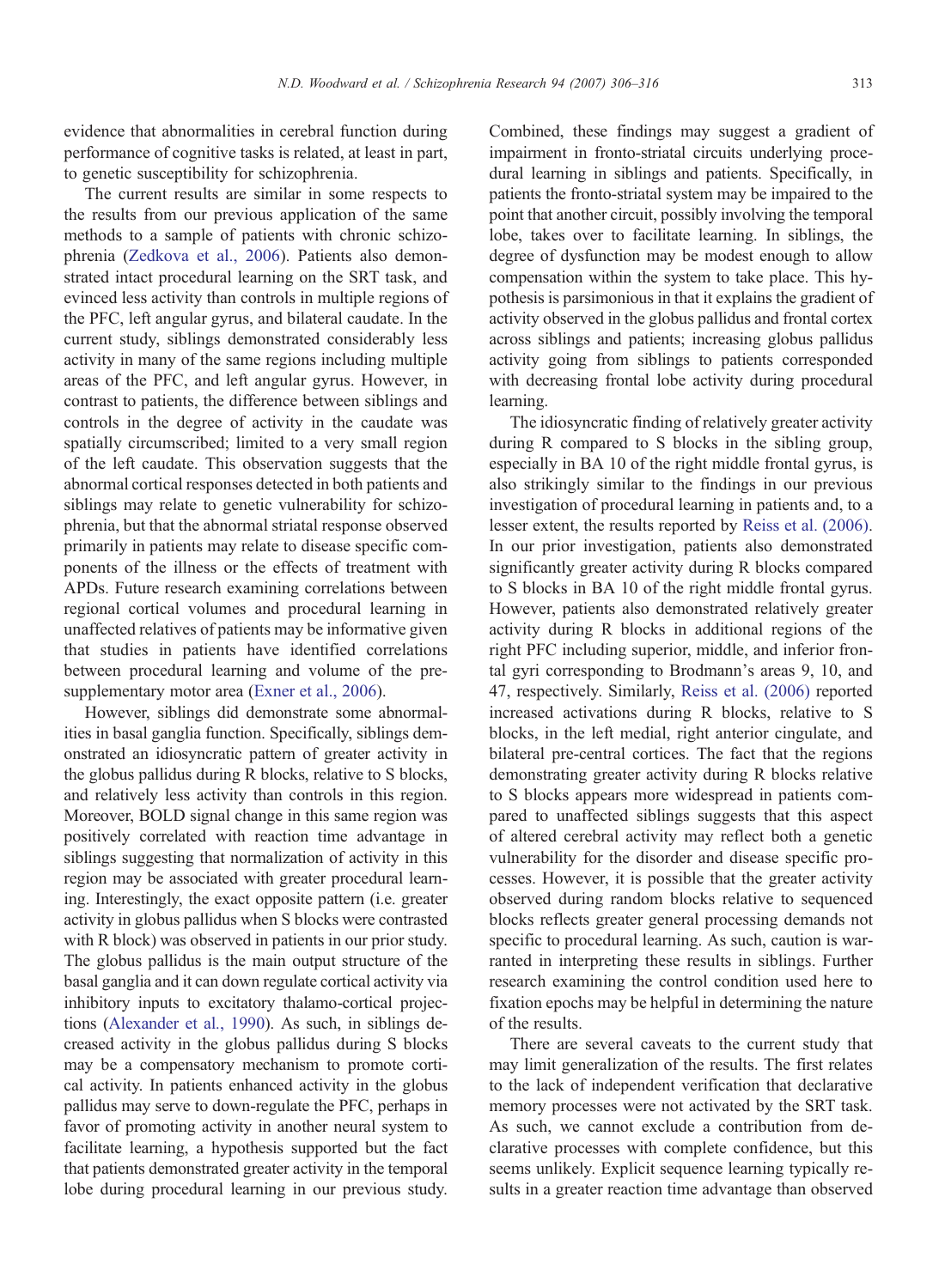<span id="page-8-0"></span>in this study and other independent investigations that were able to rule out an explicit contribution to sequence learning [\(Willingham et al., 2002; Unsworth and Engle,](#page-10-0) [2005; Rauch et al., 1997; Reiss et al., 2006; Kumari](#page-10-0) [et al., 2002\)](#page-10-0). Moreover, it is unlikely that idiosyncratic activation of declarative processes in a few subjects would mitigate the current results because prior imaging studies of the SRT have reported similar regional activations, PFC and striatum in particular, under implicit and explicit learning conditions ([Willingham et al.,](#page-10-0) [2002](#page-10-0)). A second caveat is that frequency of smoking was not collected for either the control sample or unaffected siblings group. Smoking is much more common among schizophrenia patients compared to other psychiatric disorders and the general population ([Morris](#page-9-0) [et al., 2006; Goff et al., 2005](#page-9-0)). This may also be true for unaffected relatives of patients, although this remains to be determined. Activity at nicotinic receptors has been linked to attention processes and associated activity in the parietal lobe in fMRI studies ([Thiel et al., 2005\)](#page-9-0). A third caveat relates to the manner in which the SRT task was administered. Specifically, consistent with several other studies, subjects completed a pre-scan session during which several sequenced blocks where administered prior to scanning. Significant improvement occurred over the pre-scan session suggesting that subjects demonstrated some procedural learning before entering the scanner; although the addition of a random block of trials at the end of the pre-scan session would have been necessary to determine if the improvement reflected the instantiation of procedural learning or a non-specific practice effect. As such, it is possible that the results obtained during scanning reflected cerebral regions involved in the retention of procedural knowledge as opposed to, or in addition to, those regions involved in the acquisition of procedural knowledge. Regardless, this does not invalidate the current results indicating a difference in activations between controls and unaffected siblings, nor does it mitigate comparison to our previous findings in patients since the experimental procedure was identical in the two studies, as were the behavioral findings.

Finally, it remains to be confirmed that the SRTinduced regional physiological activations are, at least partially, heritable. The heritability of SRT task performance and the heritability of cerebral activation patterns for the SRT task, or any cognitive task for that matter, have not yet been demonstrated. This will be necessary before atypical cerebral physiology can be accepted having value to the delineation of susceptibility genes for psychiatric disorders (Callicott and Weinberger, 2003). Moreover, it is possible that non-genetic factors,

such as urbanicity for example, that share familial transmission may underlie the results ([Van Os et al.,](#page-10-0) [2003](#page-10-0)). The present results suggest that physiological anomalies can be identified in patients and generalized to unaffected family members, but the true value of the anomaly will rest upon replication of the present results and a clear demonstration that functional brain activity is heritable.

#### Role of funding source

This work was supported in part by a grant from the Alberta Heritage Foundation awarded to Phil Tibbo.

#### Contributors

Each of the authors listed contributed equally to this study.

#### Conflict of Interests

The authors have no conflicts of interest to report.

#### Acknowledgements

The authors would like to thank Lenka Zedkova and Ian Harding for their assistance in recruiting and screening subjects for enrollment in this study.

## Appendix A. Supplementary data

Supplementary data associated with this article can be found, in the online version, at [doi:10.1016/j.](http://dx.doi.org/doi:10.1016/j.schres.2007.04.026) [schres.2007.04.026](http://dx.doi.org/doi:10.1016/j.schres.2007.04.026).

## **References**

- Alexander, G.E., Crutcher, M.D., DeLong, M.R., 1990. Basal gangliathalamocortical circuits: parallel substrates for motor, oculomotor, "prefrontal" and "limbic" functions. Prog. Brain Res. 85, 119–146.
- Brahmbhatt, S.B., Haut, K., Csernansky, J.G., Barch, D.M., 2006. Neural correlates of verbal and nonverbal working memory deficits in individuals with schizophrenia and their high-risk siblings. Schizophr. Res. 87, 191–204.
- Callicott, J.H., Weinberger, D.R., 2003. Brain imaging as an approach to phenotype characterization for genetic studies of schizophrenia. Methods Mol. Med. 77, 227–247.
- Callicott, J.H., Bertolino, A., Mattay, V.S., Langheim, F.J., Duyn, J., Coppola, R., Goldberg, T.E., Weinberger, D.R., 2000. Physiological dysfunction of the dorsolateral prefrontal cortex in schizophrenia revisited. Cereb. Cortex 10, 1078–1092.
- Callicott, J.H., Egan, M.F., Mattay, V.S., Bertolino, A., Bone, A.D., Verchinksi, B., Weinberger, D.R., 2003a. Abnormal fMRI response of the dorsolateral prefrontal cortex in cognitively intact siblings of patients with schizophrenia. Am. J. Psychiatry 160, 709–719.
- Callicott, J.H., Mattay, V.S., Verchinski, B.A., Marenco, S., Egan, M.F., Weinberger, D.R., 2003b. Complexity of prefrontal cortical dysfunction in schizophrenia: more than up or down. Am. J. Psychiatry 160, 2209–2215.
- Cannon, T.D., Thompson, P.M., van Erp, T.G., Toga, A.W., Poutanen, V.P., Huttunen, M., Lonnqvist, J., Standerskjold-Nordenstam, C.G., Narr, K.L., Khaledy, M., Zoumalan, C.I., Dail, R., Kaprio, J., 2002. Cortex mapping reveals regionally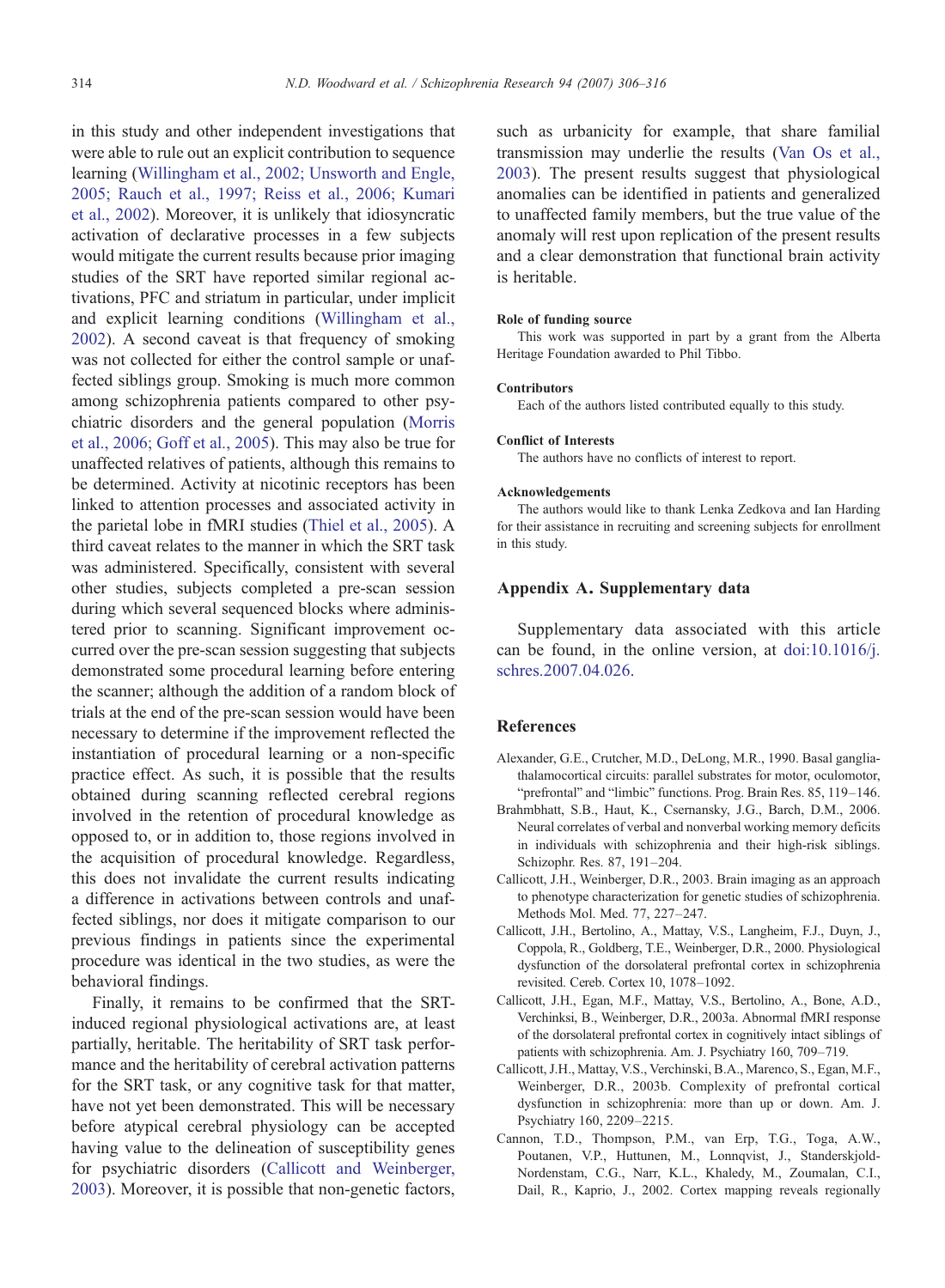<span id="page-9-0"></span>specific patterns of genetic and disease-specific gray-matter deficits in twins discordant for schizophrenia. Proc. Natl. Acad. Sci. U. S. A. 99, 3228–3233.

- Caspi, A., Moffitt, T.E., Cannon, M., McClay, J., Murray, R., Harrington, H., Taylor, A., Arseneault, L., Williams, B., Braithwaite, A., Poulton, R., Craig, I.W., 2005. Moderation of the effect of adolescent-onset cannabis use on adult psychosis by a functional polymorphism in the catechol-O-methyltransferase gene: longitudinal evidence of a gene X environment interaction. Biol. Psychiatry 57, 1117–1127.
- Cohen, N.J., Squire, L.R., 1980. Preserved learning and retention of pattern-analyzing skill in amnesia: dissociation of knowing how and knowing that. Science 210, 207–210.
- Cornblatt, B.A., Keilp, J.G., 1994. Impaired attention, genetics, and the pathophysiology of schizophrenia. Schizophr. Bull. 20, 31–46.
- Exner, C., Weniger, G., Schmidt-Samoa, C., Irle, E., 2006. Reduced size of the pre-supplementary motor cortex and impaired motor sequence learning in first-episode schizophrenia. Schizophr. Res. 84, 386–396.
- First, M.B., Spitzer, R.L., Gibbon, M., Williams, J.B.W., 1996. Structured Clinical Interview for DSM-IV Axis I Disorders, Clinical Version (SCID-CV). American Psychiatric Press Inc., Washington, D.C.
- Forman, S.D., Cohen, J.D., Fitzgerald, M., Eddy, W.F., Mintun, M.A., Noll, D.C., 1995. Improved assessment of significant activation in functional magnetic resonance imaging (fMRI): use of a clustersize threshold. Magn. Reson. Med. 33, 636–647.
- Goebel, R., Khorram-Sefat, D., Muckli, L., Hacker, H., Singer, W., 1998. The constructive nature of vision: direct evidence from functional magnetic resonance imaging studies of apparent motion and motion imagery. Eur. J. Neurosci. 10, 1563–1573.
- Goff, D.C., Sullivan, L.M., McEvoy, J.P., Meyer, J.M., Nasrallah, H.A., Daumit, G.L., Lamberti, S., D'Agostino, R.B., Stroup, T.S., Davis, S., Lieberman, J.A., 2005. A comparison of ten-year cardiac risk estimates in schizophrenia patients from the CATIE study and matched controls. Schizophr. Res. 80, 45–53.
- Gottesman, I.I., 1991. Schizophrenia genesis: The origins of madness.
- Gottesman, I.I., Shields, J., 1967. A polygenic theory of schizophrenia. Proc. Natl. Acad. Sci. U. S. A. 58, 199–205.
- Heinrichs, R.W., Zakzanis, K.K., 1998. Neurocognitive deficit in schizophrenia: a quantitative review of the evidence. Neuropsychology 12, 426–445.
- Kapur, S., Seeman, P., 2001. Does fast dissociation from the dopamine d(2) receptor explain the action of atypical antipsychotics?: a new hypothesis. Am. J. Psychiatry 158, 360–369.
- Kircher, T.T., Thienel, R., 2005. Functional brain imaging of symptoms and cognition in schizophrenia. Prog. Brain Res. 150, 299–308.
- Kriegeskorte, N., Goebel, R., 2001. An efficient algorithm for topologically correct segmentation of the cortical sheet in anatomical mr volumes. NeuroImage 14, 329–346.
- Kumari, V., Corr, P.J., Mulligan, O.F., Cotter, P.A., Checkley, S.A., Gray, J.A., 1997. Effects of acute administration of D-amphetamine and haloperidol on procedural learning in man. Psychopharmacology (Berl) 129, 271–276.
- Kumari, V., Gray, J.A., Honey, G.D., Soni, W., Bullmore, E.T., Williams, S.C., Ng, V.W., Vythelingum, G.N., Simmons, A., Suckling, J., Corr, P.J., Sharma, T., 2002. Procedural learning in schizophrenia: a functional magnetic resonance imaging investigation. Schizophr. Res. 57, 97–107.
- MacDonald III, A.W., Becker, T.M., Carter, T.M., 2006. Functional magnetic resonance imaging study of cognitive control in the healthy relatives of schizophrenia patients. Biol. Psychiatry 60, 1241–1249.
- Morris, C.D., Giese, A.A., Turnbull, J.J., Dickinson, M., Johnson-Nagel, N., 2006. Predictors of tobacco use among persons with mental illnesses in a statewide population. Psychiatr. Serv. 57, 1035–1038.
- Myles-Worsley, M., Park, S., 2002. Spatial working memory deficits in schizophrenia patients and their first degree relatives from Palau, Micronesia. Am. J. Med. Genet. 114, 609–615.
- Narr, K.L., van Erp, T.G., Cannon, T.D., Woods, R.P., Thompson, P.M., Jang, S., Blanton, R., Poutanen, V.P., Huttunen, M., Lonnqvist, J., Standerksjold-Nordenstam, C.G., Kaprio, J., Mazziotta, J.C., Toga, A.W., 2002. A twin study of genetic contributions to hippocampal morphology in schizophrenia. Neurobiol. Dis. 11, 83–95.
- Nissen, M., Bullemer, P., 1987. Attentional requirements of learning: evidence from performance measures. Cogn. Psychol. 19, 1–32.
- O'Driscoll, G.A., Benkelfat, C., Florencio, P.S., Wolff, A.L., Joober, R., Lal, S., Evans, A.C., 1999. Neural correlates of eye tracking deficits in first-degree relatives of schizophrenic patients: a positron emission tomography study. Arch. Gen. Psychiatry 56, 1127–1134.
- Purdon, S.E., Woodward, N.D., Mintz, A., LaBelle, A., 2002. Procedural learning improvements after six weeks of clozapine treatment. Schizophr. Res. 53, 165–166.
- Purdon, S.E., Woodward, N., Lindborg, S.R., Stip, E., 2003. Procedural learning in schizophrenia after 6 months of doubleblind treatment with olanzapine, risperidone, and haloperidol. Psychopharmacology (Berl) 169, 390–397.
- Raemaekers, M., Ramsey, N.F., Vink, M., van den Heuval, M.P., Kahn, R., in press. Brain activation during antisaccades in unaffected relatives of schizophrenic patients. Biol. Psychiatry.
- Rauch, S.L., Whalen, P.J., Savage, C.R., Curran, T., Kendrick, A., Brown, H.D., Bush, G., Breiter, H.C., Rosen, B.R., 1997. Striatal recruitment during an implicit sequence learning task as measured by functional magnetic resonance imaging. Hum. Brain Mapp. 5, 124–132.
- Reiss, J.P., Campbell, D.W., Leslie, W.D., Paulus, M.P., Ryner, L.N., Polimeni, J.O., Foot, B.J., Sareen, J., 2006. Deficit in schizophrenia to recruit the striatum in implicit learning: A functional magnetic resonance imaging investigation. Schizophr. Res. 87 (1–3), 127–137.
- Seeman, P., 2002. Atypical antipsychotics: mechanism of action. Can. J. Psychiatry 47, 27–38.
- Shenton, M.E., Dickey, C.C., Frumin, M., McCarley, R.W., 2001. A review of MRI findings in schizophrenia. Schizophr. Res. 49, 1–52.
- Shields, J., Gottesman, I.I., 1972. Cross-national diagnosis of schizophrenia in twins. The heritability and specificity of schizophrenia. Arch. Gen. Psychiatry 27, 725–730.
- Sitskoorn, M.M., Aleman, A., Ebisch, S.J., Appels, M.C., Kahn, R.S., 2004. Cognitive deficits in relatives of patients with schizophrenia: a meta-analysis. Schizophr. Res. 71, 285–295.
- Steel, R.M., Whalley, H.C., Miller, P., Best, J.J., Johnstone, E.C., Lawrie, S.M., 2002. Structural MRI of the brain in presumed carriers of genes for schizophrenia, their affected and unaffected siblings. J. Neurol. Neurosurg. Psychiatry 72, 455–458.
- Stevens, A., Schwarz, J., Schwarz, B., Ruf, I., Kolter, T., Czekalla, J., 2002. Implicit and explicit learning in schizophrenics treated with olanzapine and with classic neuroleptics. Psychopharmacology (Berl) 160, 299–306.
- Thermenos, H.W., Seidman, L.J., Breiter, H., Goldstein, J.M., Goodman, J.M., Poldrack, R., Faraone, S.V., Tsuang, M.T., 2004. Functional magnetic resonance imaging during auditory verbal working memory in nonpsychotic relatives of persons with schizophrenia: a pilot study. Biol. Psychiatry 55, 490–500.
- Thiel, C.M., Zilles, K., Fink, G.R., 2005. Nicotine modulates reorienting of visuospatial attention and neural activity in human parietal cortex. Neuropsychopharmacology 30, 810–820.